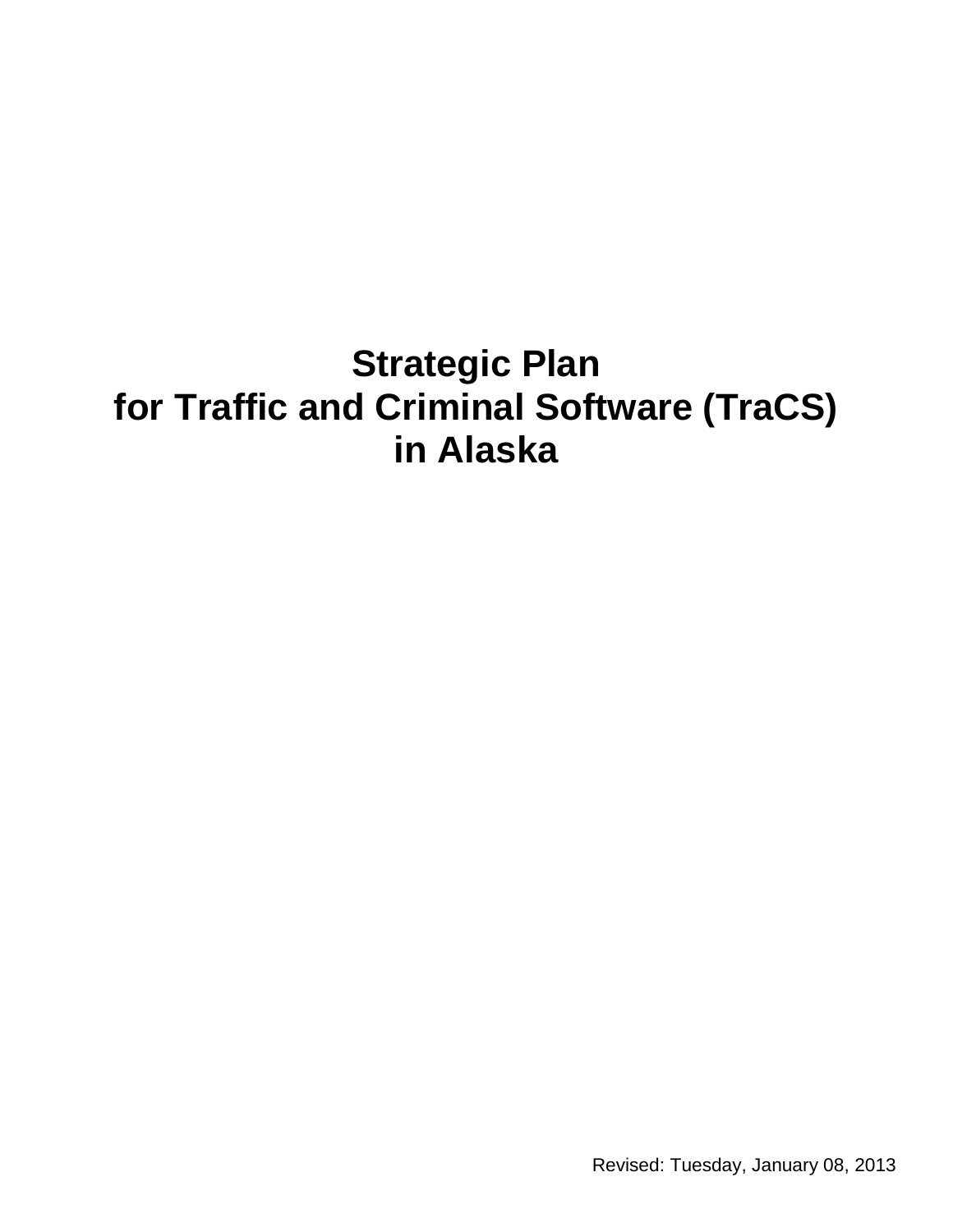## **Introduction**

TraCS (Traffic and Criminal Software) is a data collection and reporting application for the public safety community. Using mobile computing technologies to capture and report incident data where it occurs, TraCS improves the accuracy, completeness, and timeliness of incident data and reduces administrative duties and paperwork required.

The TraCS Alaska Steering Committee seeks to implement TraCS to improve the collection and sharing of citation, crash, and other incident data. This strategic plan is the road map to accomplish that goal.

## **Vision Statement**

To deploy TraCS software across Alaska and provide use and support to all Law Enforcement agencies.

## **Mission Statement**

The mission of the Steering Committee is to provide leadership oversight to TraCS projects in Alaska by providing a forum for state and local government personnel to address challenges, promote information sharing and cooperation, make recommendations to State leadership on TraCS matters, and collaborate on planning and funding requests.

## **Goals**

- 1. Make TraCS software available to all Law Enforcement agencies in Alaska.
	- a. Identify and obtain funding sources.
	- b. Procure equipment effectively and efficiently
	- c. Identify deployment targets
	- d. Deploy equipment
	- e. Train officers to retain information
	- f. Develop the Alaska TraCS user community
- 2. Improve the quality of incident data in Alaska.
	- a. Timeliness
	- b. Accuracy
	- c. Completeness
	- d. Uniformity
- 3. Improve the use of incident data in Alaska.
	- a. Integration
	- b. Accessibility of electronic data
- 4. Expand the types of incident data collected.
	- a. Identify and develop new standardized forms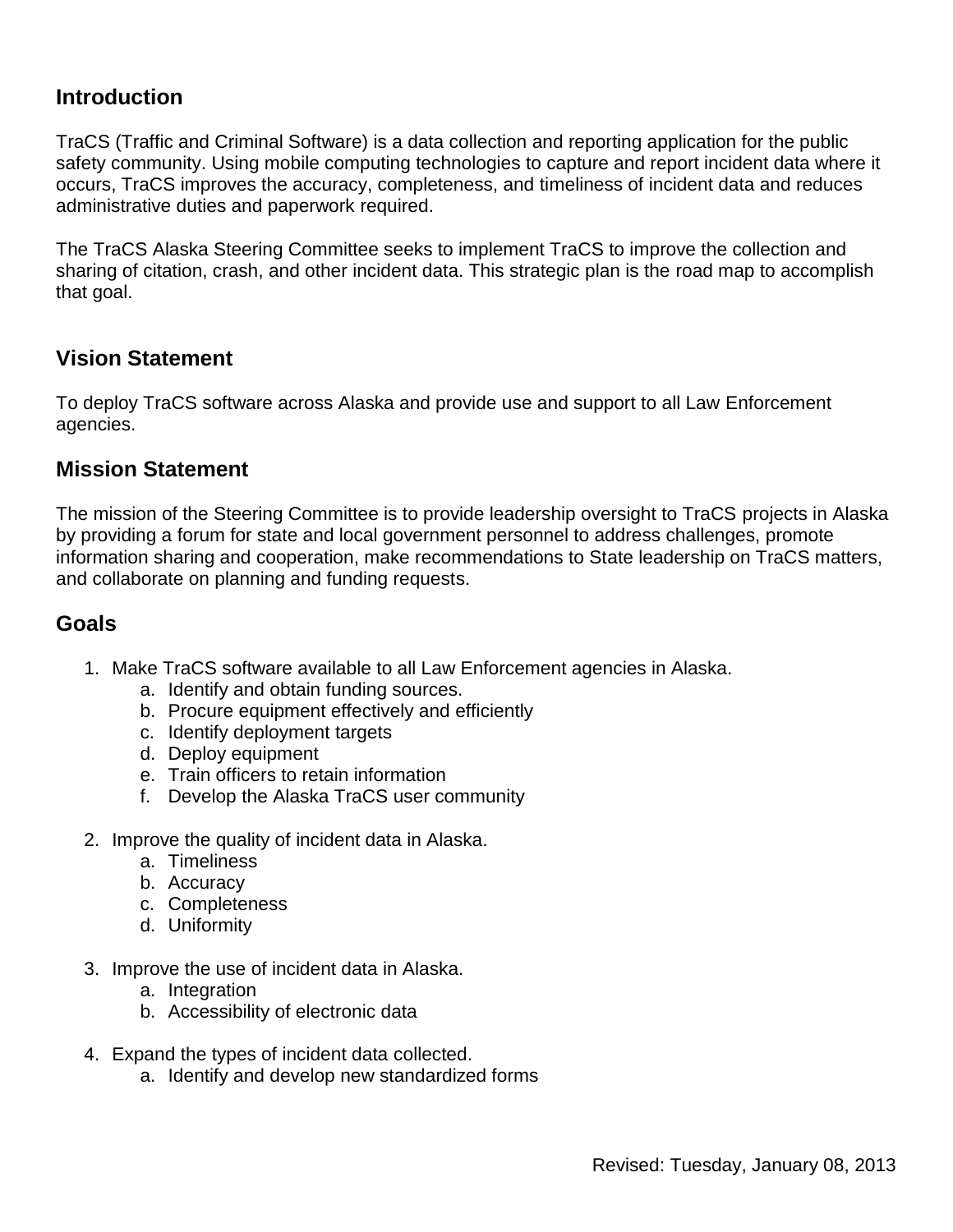## **Objectives and Strategies**

- 1. Goal: Make TraCS software available to all Law Enforcement agencies in Alaska.
	- 1.1. Objective: **Identify and obtain funding sources** 
		- 1.1.1. *Strategy*: Identify applicable funding sources within Federal grants.
		- 1.1.2. *Strategy*: Explore and identify funding resources within State operating or capital budgets.
		- 1.1.3. *Strategy*: Identify additional funding sources available to member agencies.
		- 1.1.4. *Strategy*: Apply for and obtain identified funding.

#### 1.2.Objective: Procure equipment effectively and efficiently

- 1.2.1. *Strategy*: Maintain updated equipment specifications.
- 1.2.2. *Strategy*: Continue to leverage the Department of Public Safety as the designated procurement agency.

#### 1.3.Objective: Prioritize deployment targets

- 1.3.1. *Strategy*: Identify agencies interested in obtaining and implementing TraCS.
- 1.3.2. *Strategy*: Use incident data to identify additional deployment targets.
- 1.3.3. *Strategy*: Consider resource availability, geographical, environmental, and other logistical factors for determining deployment priority.

#### 1.4. Objective: Deploy equipment

- 1.4.1. *Strategy*: Leverage the State Equipment Fleet (SEF) to install in car mounting equipment.
- 1.4.2. *Strategy*: Identify other installation service alternatives.
- 1.4.3. *Strategy*: Leverage DPS staff and contractors to configure computers.

#### 1.5.Objective: Train officers to use TraCS.

- 1.5.1. *Strategy*: Leverage DPS and Local Law Enforcement Agency representatives to train officers.
- 1.5.2. *Strategy*: Create online training videos, reference manuals and other training materials.

#### 1.6.Objective: Create and maintain a strong support infrastructure to include technical support, troubleshooting and training.

- 1.6.1. *Strategy*: Investigate funding opportunities to maintain and enhance the TraCS support and continuity of operation currently provided by DPS.
- 1.6.2. *Strategy*: Encourage enhancement of statewide network infrastructure to support the timely transfer of incident data.
- 1.6.3. *Strategy*: Promote and sustain communications from the field to ensure that issues are handled expeditiously by the agencies.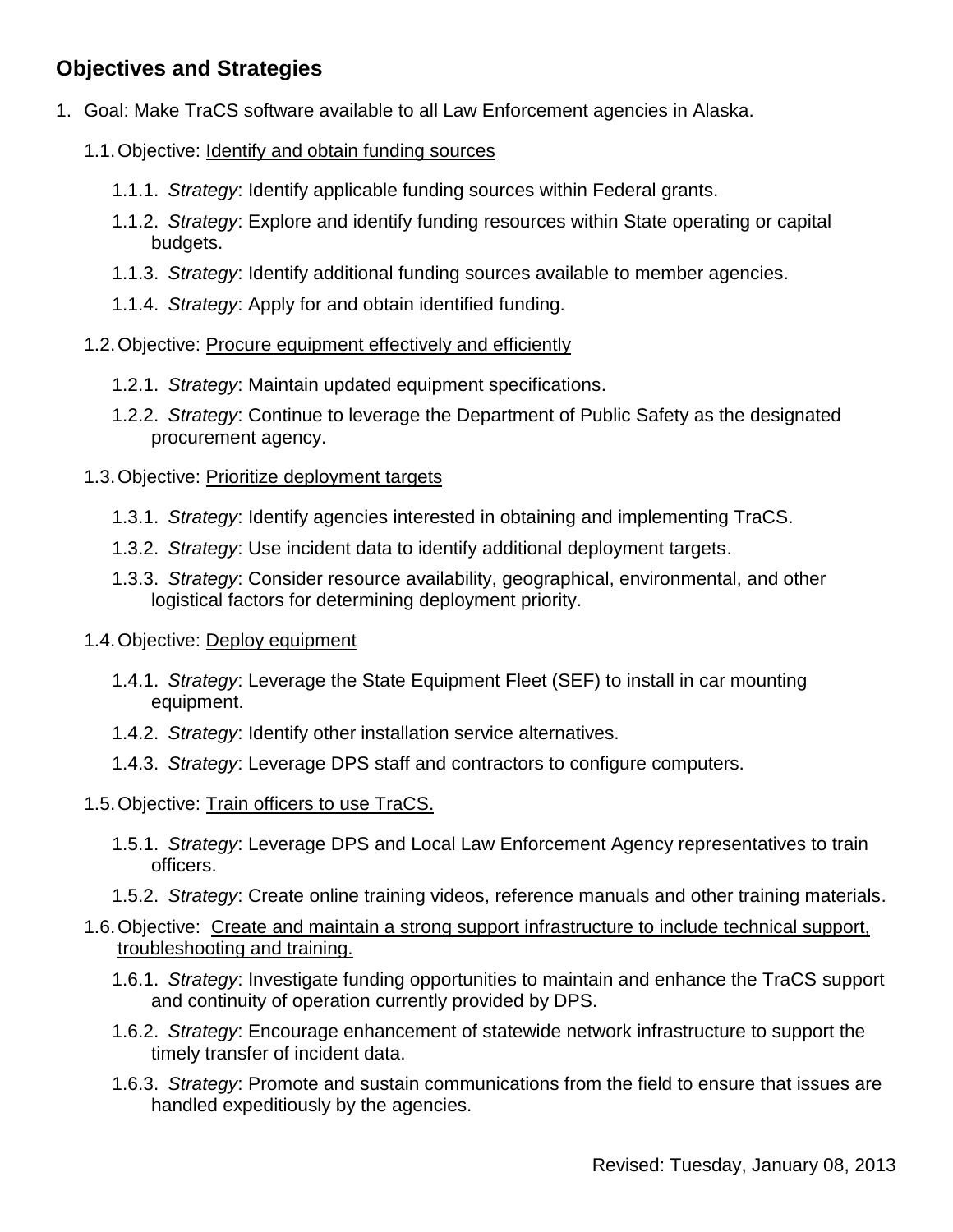1.6.4. *Strategy*: Develop reports to track service improvements and to identify any issues and solutions.

#### 1.7. Objective: Develop the Alaska TraCS user community in order to continue to develop and improve the TraCS software.

- 1.7.1. *Strategy*: Support and fund the annual TraCS user group meeting
- 1.7.2. *Strategy*: Obtain feedback from TraCS users and implement improvements based on feedback.
- 2. Goal: Improve the quality of incident data in Alaska:

#### 2.1.Objective: Timeliness

- 2.1.1. *Strategy*: Create and maintain a central repository of TraCS data
- 2.1.2. *Strategy*: Implement and maintain policies which encourage the submission of citation data to the central repository within 24 hours after the citation is issued.
- 2.1.3. *Strategy*: Implement and maintain policies which transmit finalized crash reports to the State of Alaska Department of Administration Division of Motor Vehicles Crash Data Repository within 24 hours after the crash report has been finalized.
- 2.1.4. *Strategy*: Implement and maintain policies and procedures which encourage the submission of citation data to the Alaska Court System within 24 hours where authorized by agreement.

#### 2.2.Objective: Accuracy

- 2.2.1. *Strategy*: Consumer agencies will analyze raw crash data, identify agency specific critical data elements and develop accuracy reports.
- 2.2.2. *Strategy*: Add data validations to ensure data is entered in the field accurately.
- 2.2.3. Strategy: Evaluate root cause of other accuracy issues. E.g. In person training, refresher training, training manuals, online training videos and resources, etc.

#### 2.3.Objective: Completeness

- 2.3.1. *Strategy*: Identify critical data elements required by consumer agencies.
- 2.3.2. *Strategy*: Add data validations to ensure the critical data elements are entered in the field.
- 2.3.3. *Strategy*: Per business requirements implement a supervisor approval process before data is forwarded to appropriate repository agencies.

#### 2.4.Objective: Uniformity

- 2.4.1. *Strategy*: Use database lookup tables where applicable to ensure standards and/or statutory and court rule compliance. E.g. Model Minimum Uniform Crash Criteria (MMUCC), Alaska Court Rules
- 2.4.2. *Strategy*: Where applicable identify the level or percentage of compliance with standards.